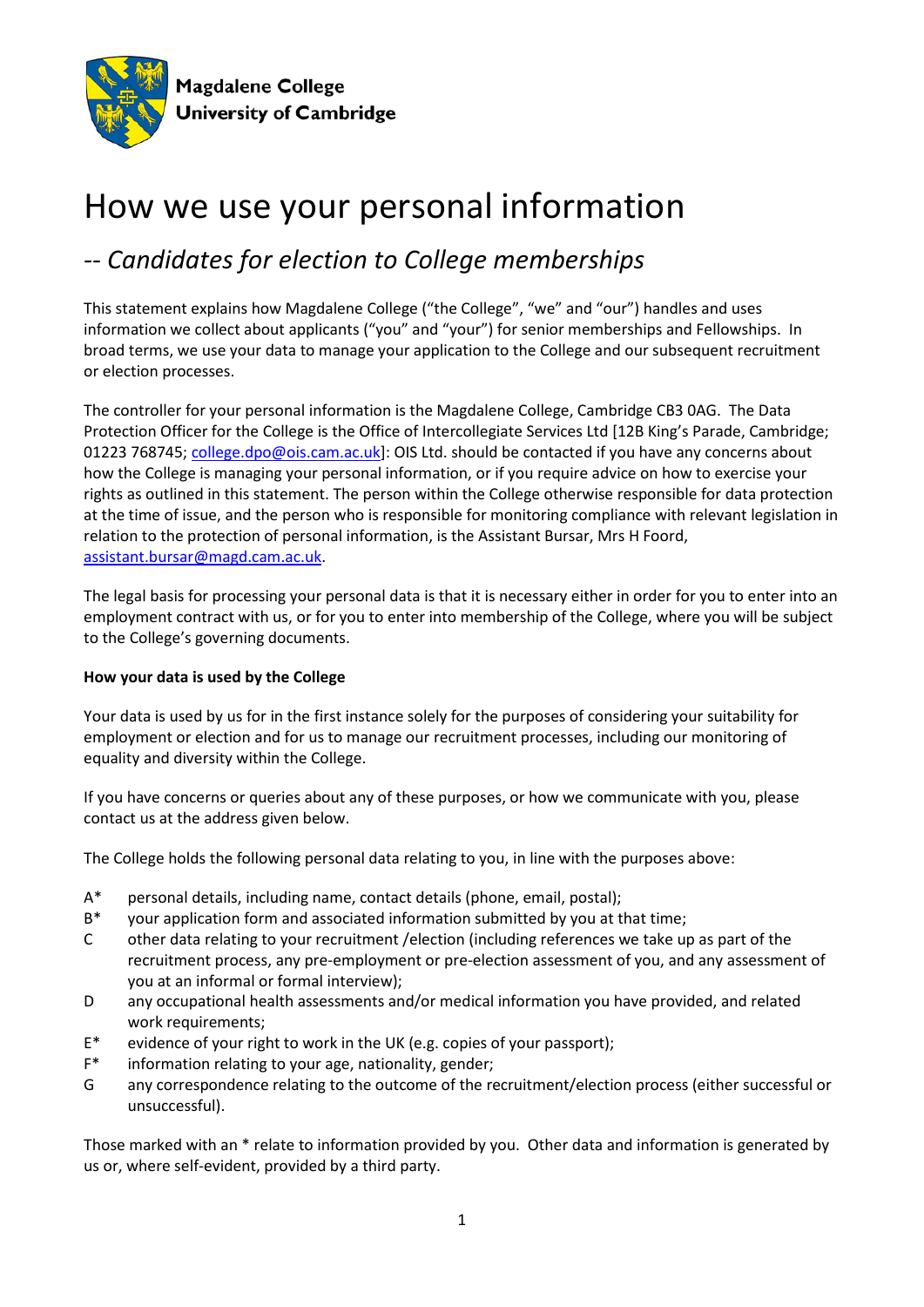

We will not access personal data about you from social media sites, unless there is a legitimate interest for us to do so (for example, the role you have applied for has a significant public-facing element to it, or is involved with publicity and presenting us to the general public). Consequently, we do not routinely screen applicants' social media profiles but, if aspects of your social media profile are brought to our attention and give rise to concerns about your suitability for the role in question, we may need to consider them. Our social media guidelines are available at: [https://www.magd.cam.ac.uk/social-media-policy.](https://www.magd.cam.ac.uk/social-media-policy)

For certain posts, we may use the Disclosure and Barring Services (DBS) and Disclosure Scotland to help assess your suitability for certain positions of trust. If this is the case, we will make this clear to you in separate correspondence. Certificate and status check information is only used for this specific purpose, and we comply fully with the DBS code of Practice regarding the correct use, handling, storage, retention and destruction of certificates and certificate information. We recognise that it is a criminal offence to pass this information on to anyone who is not entitled to receive it.

### **Who we share your data with**

On occasion, as part of the recruitment/election process, the interview panel may include members who are external to the College. When this is the case we share relevant personal data with external panel members. Information is not shared with other third parties without your written consent. Generally, personal data is not shared outside of the European Economic Area.

If you are successful in your application, the data is subsequently held as part of your employment or membership record with us.

Subject to the type of membership, if you are unsuccessful in your application, we generally retain all data and information for no more than twelve months after the closing date of the application process. If relevant we may retain your personal details in order to contact you regarding College activities or membership.

If you are successful in your application and the post has required a "resident market test" (needed if the post is open to applicants from outside the European Union), the College will retain your application records for the duration of the sponsored post and twelve months thereafter.

#### **Your rights**

You have the right: to ask us for access to, rectification or erasure of your data; to restrict processing (pending correction or deletion); and to ask for the transfer of your data electronically to a third party (data portability). Some of these rights are not automatic, and we reserve the right to discuss with you why we might not comply with a request from you to exercise them.

Failure to provide the information reasonably requested of you may result in an automatic disqualification from the recruitment process.

You retain the right at all times to lodge a complaint about our management of your personal data with the Information Commissioner's Office at https://ico.org.uk/concerns/.

*H Foord*